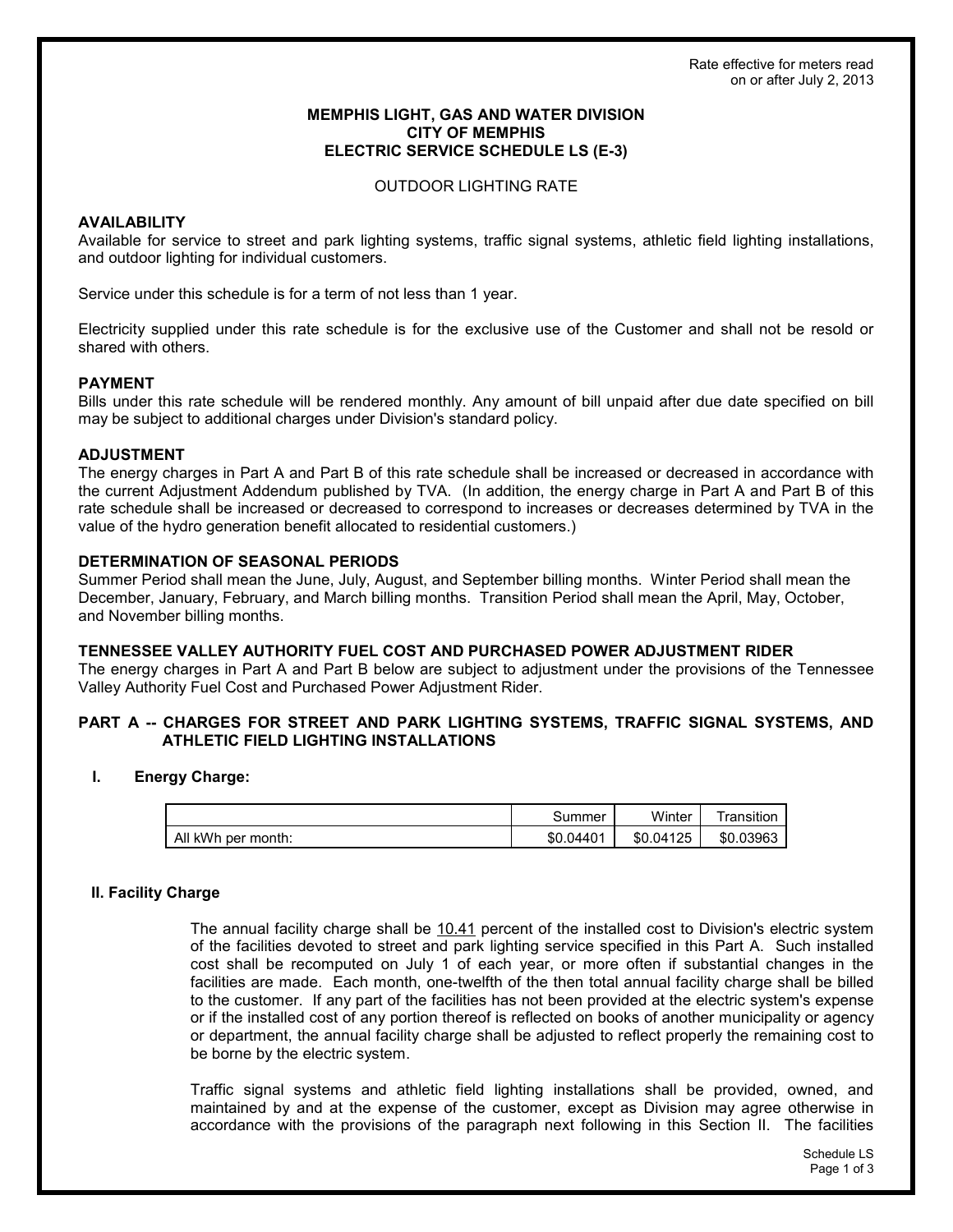necessary to provide service to such systems and installations shall be provided by and at the expense of Division's electric system, and the annual facility charge provided for first above in this Section II shall apply to the installed cost of such facilities.

When so authorized by policy duly adopted by Division's governing board, traffic signal systems and athletic field lighting installations may be provided, owned, and maintained by Division's electric system for the customer's benefit. In such cases Division may require reimbursement from the customer for a portion of the initial installed cost of any such system or installation and shall require payment by the customer of a facility charge sufficient to cover all of Division's costs (except reimbursed costs), including appropriate overheads, of providing, owning, and maintaining such system or installation; provided that, for athletic field lighting installations, such facility charge shall in no case be less than 12 percent per year of such costs. Said facility charge shall be in addition to the annual facility charge on the facilities necessary to provide service to such system or installation as provided for in the preceding paragraph. Replacement of lamps and related glassware for traffic signal systems and athletic field lighting installations provided under this paragraph shall be paid for under the provisions of paragraph A in Section IV.

III. Customer Charge - Traffic Signal Systems and Athletic Field Lighting Installations.

Division shall apply a uniform monthly customer charge of \$2.71 for service to each traffic signal system or athletic field lighting installation.

## IV. Replacement of Lamps and Related Glassware -Street and Park Lighting

Customer shall be billed and shall pay for replacements as provided in paragraph B below, which shall be applied to all service for street and park lighting.

A. Division shall bill the customer monthly for such replacements during each month at Division's cost of materials, including appropriate storeroom expense.

B. Division shall bill the customer monthly for one-twelfth of the amount by which Division's cost of materials, including appropriate storeroom expense, exceeds the product of 3 mills multiplied by the number of kilowatt-hours used for street and park lighting during the fiscal year immediately preceding the fiscal year in which such month occurs.

## **METERING**

For any billing month or part of such month in which the energy is not metered or for which a meter reading is found to be in error or a meter is found to have failed, the energy for billing purposes for that billing month or part of such month shall be computed from the rated capacity of the lamps (including ballast) plus 5 percent of such capacity to reflect secondary circuit losses, multiplied by the number of hours of use.

## **REVENUE AND COST REVIEW**

Division's costs of providing service under Part A of this rate schedule are subject to review at any time and from time to time to determine if Division's revenues from the charges being applied are sufficient to cover its costs. (Such costs, including applicable overheads, include, but are not limited to, those incurred in the operation and maintenance of the systems provided and those resulting from depreciation and payments for taxes, tax equivalents and interest.) If any such review discloses that revenues are either less or more than sufficient to cover said costs, Division shall revise the above facility charges so that revenues will be sufficient to cover said costs. Any such revision of the annual facility charge provided for first above in Section II of Part A of this rate schedule shall be by agreement between Division and TVA.